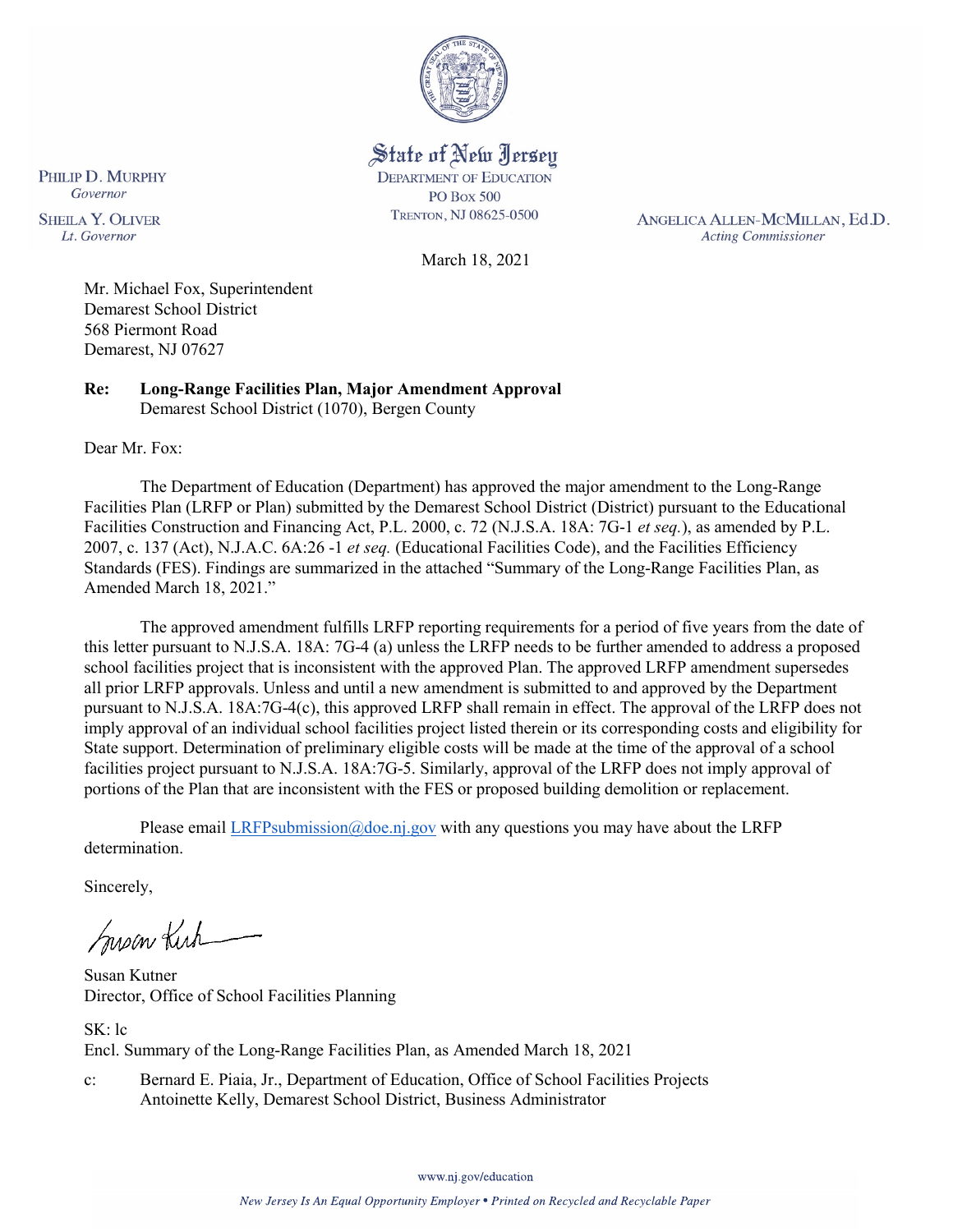# **Demarest School District (1070) Summary of the Long-Range Facilities Plan, as Amended March 18, 2021**

The Department of Education (Department) has completed its review of the major amendment to the Long-Range Facilities Plan (LRFP or Plan) submitted by the Demarest School District (District) pursuant to the Educational Facilities Construction and Financing Act, P.L. 2000, c. 72 (N.J.S.A. 18A: 7G-1 *et seq.*), as amended by P.L. 2007, c. 137 (Act), N.J.A.C. 6A:26-1 et seq. (Educational Facilities Code), and the Facilities Efficiency Standards (FES).

The following provides a summary of the District's approved amended LRFP. The summary is based on the standards set forth in the Act, the Educational Facilities Code, the FES, District-reported information in the Department's LRFP reporting system, and supporting documentation. The referenced reports in *italic* text are standard reports available on the Department's LRFP website.

### **1. Inventory Overview**

The District is classified as a Regular Operating District (ROD) for funding purposes. It provides services for students in grades PK-8.

The District identified existing and proposed schools, sites, buildings, rooms, and site amenities in its LRFP. Table 1 lists the number of existing and proposed district schools, sites, and buildings. Detailed information can be found in the *School Asset Inventory Report* and the *Site Asset Inventory Report.*

**As directed by the Department, school facilities projects that have received initial approval by the Department and have been approved by the voters, if applicable, are represented as "existing" in the LRFP.** Approved projects that include new construction and/or the reconfiguration/reassignment of existing program space are as follows: n/a.

| Category                                     | <b>Existing</b> | <b>Proposed</b> |
|----------------------------------------------|-----------------|-----------------|
| Number of Schools (assigned DOE school code) |                 |                 |
| Number of School Buildings <sup>1</sup>      |                 |                 |
| Number of Non-School Buildings <sup>2</sup>  |                 |                 |
| Number of Vacant Buildings                   |                 |                 |
| Number of Sites                              |                 |                 |

#### **Table 1: Number of Schools, School Buildings, and Sites**

Based on the existing facilities inventory submitted by the District:

- Schools using leased buildings (short or long-term):  $n/a$
- Schools using temporary classroom units (TCUs), excluding TCUs supporting construction: n/a
- Vacant/unassigned school buildings:  $n/a$

 $\overline{a}$ 

<span id="page-1-1"></span><span id="page-1-0"></span>*<sup>1</sup>* Includes district-owned buildings and long-term leases serving students in district-operated programs

<sup>&</sup>lt;sup>2</sup> Includes occupied district-owned buildings not associated with a school, such as administrative buildings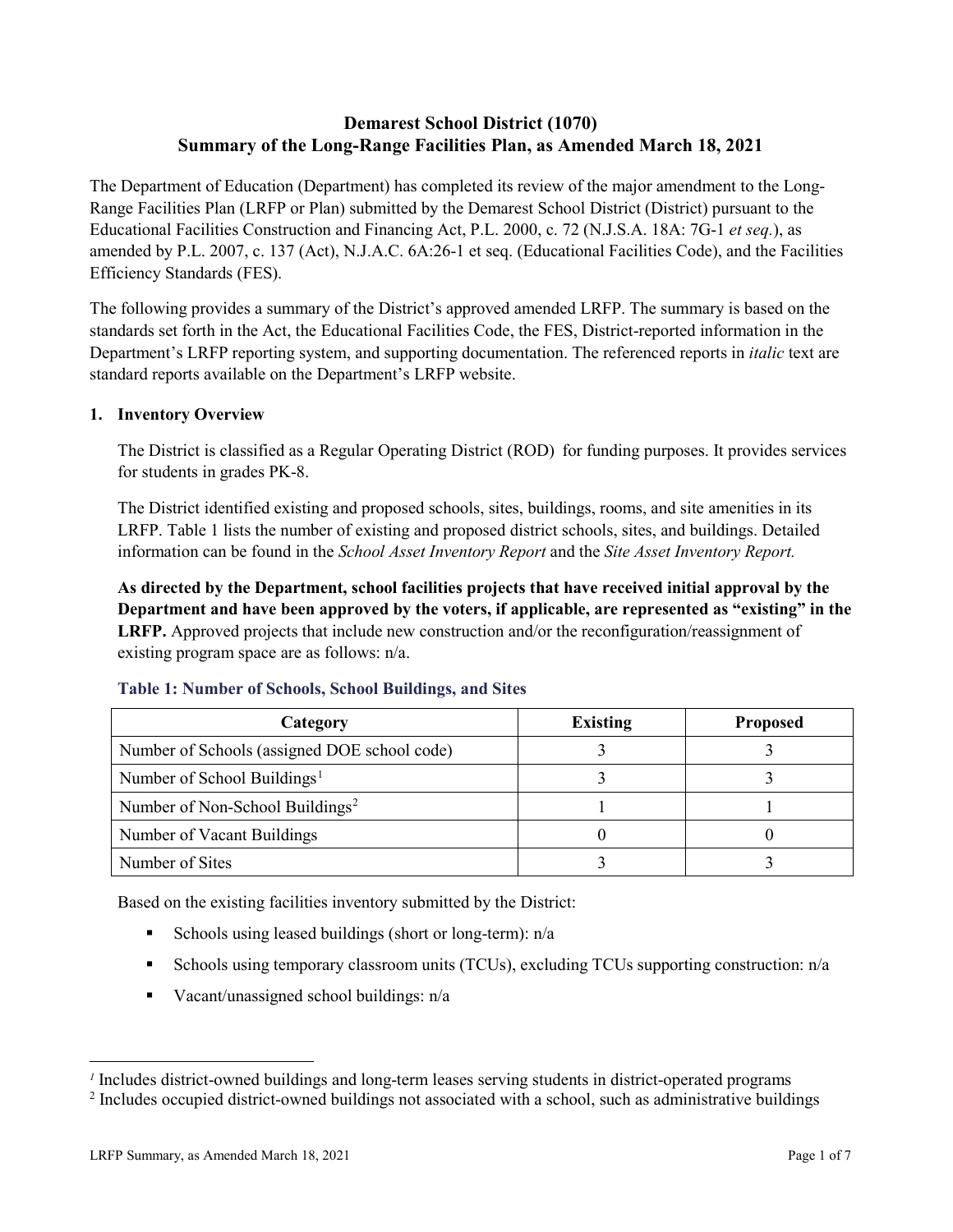Findings:

The Department has determined that the proposed inventory is adequate for approval of the District's LRFP amendment. However, the LRFP determination does not imply approval of an individual school facilities project listed within the LRFP; the District must submit individual project applications for project approval.

# **2. District Enrollments**

The District determined the number of students, or "proposed enrollments," to be accommodated for LRFP planning purposes on a district-wide basis and in each school.

The Department minimally requires the submission of a standard cohort-survival projection using historic enrollment data from the Application for School State Aid (ASSA) or NJ Smart. The cohort-survival method projection method forecasts future students based upon the survival of the existing student population as it moves from grade to grade. A survival ratio of less than 1.00 indicates a loss of students, while a survival ratio of more than 1.00 indicates the class size is increasing. For example, if a survival ratio tracking first to second grade is computed to be 1.05, the grade size is increasing by 5% from one year to the next. The cohort-survival projection methodology works well for communities with stable demographic conditions. Atypical events impacting housing or enrollments, such as an economic downturn that halts new housing construction or the opening of a charter or private school, typically makes a cohort-survival projection less reliable.

### **Proposed enrollments are based on a standard cohort-survival enrollment projection.**

Adequate supporting documentation was submitted to the Department to justify the proposed enrollments. Table 2 provides a comparison of existing and projected enrollments. All totals include special education students.

|                              | <b>Existing Enrollments</b> | <b>District Proposed Enrollments</b> |
|------------------------------|-----------------------------|--------------------------------------|
| <b>Grades</b>                | 2019-2020                   | 2023-2024                            |
| PK (excl. private providers) | 36                          | 60                                   |
| Grades K to 5                | 416                         | 433                                  |
| Grades 6 to 8                | 240                         | 229                                  |
| Grades 9 to 12               |                             |                                      |
| <b>Totals PK to 12</b>       | 692                         | 722                                  |

# **Table 2: Enrollments**

Findings:

The Department has determined the District's proposed enrollments to be acceptable for approval of the District's LRFP amendment. The Department will require a current enrollment projection at the time an application for a school facilities project is submitted incorporating the District's most recent enrollments in order to verify that the LRFP's planned capacity is appropriate for the updated enrollments.

# **3. District Practices Capacity**

Based on information provided in the room inventories, District Practices Capacity was calculated for each school building to determine whether adequate capacity is proposed for the projected enrollments based on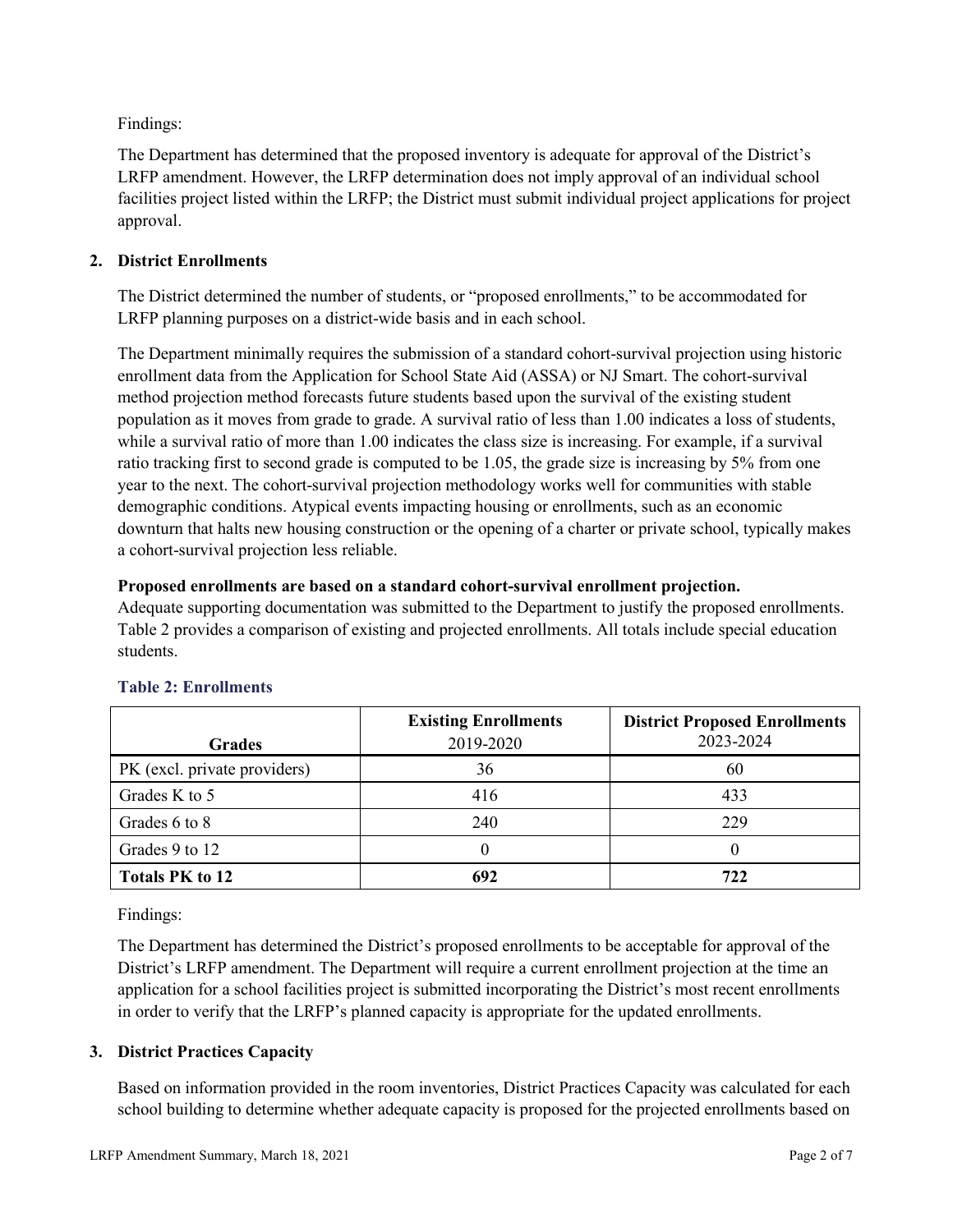district scheduling and class size practices. The capacity totals assume instructional buildings can be fully utilized regardless of school sending areas, transportation, and other operational issues. The calculations only consider district-owned buildings and long-term leases; short term leases and temporary buildings are excluded. **A capacity utilization factor of 90% for classrooms serving grades K-8 and 85% for classrooms serving grades 9-12 is applied in accordance with the FES.** No capacity utilization factor is applied to preschool classrooms.

In certain cases, districts may achieve adequate District Practices Capacity to accommodate enrollments but provide inadequate square feet per student in accordance with the FES, resulting in educational adequacy issues and "Unhoused Students." Unhoused students are considered in the "Functional Capacity" calculations used to determine potential State support for school facilities projects and are analyzed in Section 4.

Table 3 provides a summary of proposed enrollments and existing and proposed District-wide capacities. Detailed information can be found in the LRFP website reports titled *FES and District Practices Capacity Report, Existing Rooms Inventory Report, and Proposed Rooms Inventory Report.*

| <b>Grades</b>              | <b>Proposed</b><br><b>Enrollments</b> | <b>Existing</b><br><b>District</b><br><b>Practices</b><br>Capacity | <b>Existing</b><br>Deviation* | <b>Proposed</b><br><b>District</b><br><b>Practices</b><br>Capacity | <b>Proposed</b><br>Deviation* |
|----------------------------|---------------------------------------|--------------------------------------------------------------------|-------------------------------|--------------------------------------------------------------------|-------------------------------|
| Elementary ( $PK$ to 5)    | 493                                   | 425.18                                                             | $-67.82$                      | 493.37                                                             | 0.37                          |
| Middle $(6 \text{ to } 8)$ | 229                                   | 232.52                                                             | 3.52                          | 232.33                                                             | 3.33                          |
| High $(9 \text{ to } 12)$  | 0                                     | 0.00                                                               | 0.00                          | 0.00                                                               | 0.00                          |
| <b>District Totals</b>     | 722                                   | 657.70                                                             | $-64.30$                      | 725.70                                                             | 3.70                          |

# **Table 3: District Practices Capacity Analysis**

*\* Positive numbers signify surplus capacity; negative numbers signify inadequate capacity. Negative values for District Practices capacity are acceptable for approval if proposed enrollments do not exceed 100% capacity utilization.*

Considerations:

- Based on the proposed enrollments and existing room inventories, the District is projected to have inadequate capacity for the following grade groups, assuming all school buildings can be fully utilized: PK-5
- Adequate justification has been provided by the District if the proposed capacity for a school significantly deviates from the proposed enrollments. Generally, surplus capacity is acceptable for LRFP approval if additional capacity is not proposed through new construction.

# Findings:

The Department has determined that proposed District capacity, in accordance with the proposed enrollments, is adequate for approval of the District's LRFP amendment. The Department will require a current enrollment projection at the time an application for a school facilities project is submitted, incorporating the District's most recent Fall Enrollment Report, in order to verify that the LRFP's planned capacity meets the District's updated enrollments.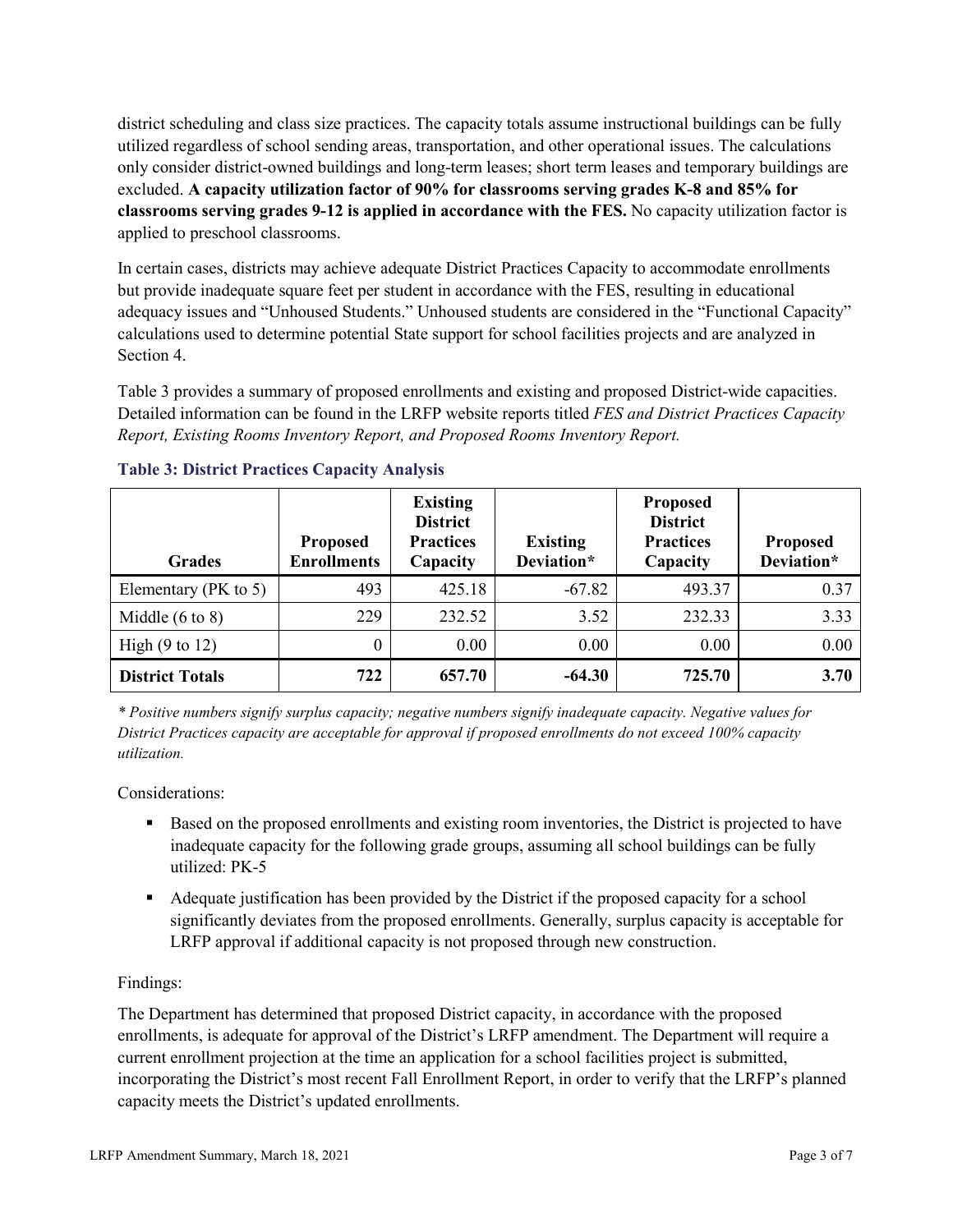### **4. New Construction Funding Eligibility**

*Functional Capacity* was calculated and compared to the proposed enrollments to provide a **preliminary estimate** of Unhoused Students and new construction funding eligibility. **A final determination will be made at the time of project application approval.**

*Functional Capacity* is the adjusted gross square footage of a school building *(total gross square feet minus excluded space)* divided by the minimum area allowance per full-time equivalent student for the grade level contained therein. *Unhoused Students* is the number of students projected to be enrolled in the District that exceeds the Functional Capacity of the District's schools pursuant to N.J.A.C. 6A:26-2.2(c). *Excluded Square Feet* includes (1) square footage exceeding the FES for any pre-kindergarten, kindergarten, general education, or self-contained special education classroom; (2) grossing factor square footage *(corridors, stairs, mechanical rooms, etc.)* that exceeds the FES allowance, and (3) square feet proposed to be demolished or discontinued from use. Excluded square feet may be revised during the review process for individual school facilities projects.

Table 4 provides a preliminary assessment of the Functional Capacity, Unhoused Students, and Estimated Maximum Approved Area for Unhoused Students for each FES grade group. The calculations exclude temporary facilities and short-term leased buildings. School buildings proposed for whole or partial demolition or reassignment to a non-school use are excluded from the calculations pending project application review. If a building is proposed to be reassigned to a different school, the square footage is applied to the proposed grades after reassignment. Buildings that are not assigned to a school are excluded from the calculations. In addition, only preschool students eligible for state funding (former ECPA students) are included. Detailed information concerning the calculations can be found in the *Functional Capacity and Unhoused Students Report* and the *Excluded Square Footage Report.*

| Category                                     | PK/K to 5 | 6 to 8 | 9 to 12      | <b>Total</b> |
|----------------------------------------------|-----------|--------|--------------|--------------|
| Eligible PK /K-12 Proposed Enrollments       | 493       | 229    | 0            |              |
| FES Area Allowance (SF/student)              | 125.00    | 134.00 | 151.00       |              |
| <b>Prior to Completion of Proposed Work:</b> |           |        |              |              |
| <b>Existing Gross Square Feet</b>            | 73,028    | 41,225 | $\theta$     | 114,283      |
| <b>Adjusted Gross Square Feet</b>            | 71,101    | 39,060 | $\theta$     | 110,161      |
| <b>Adjusted Functional Capacity</b>          | 563.98    | 295.99 | 0.00         |              |
| <b>Unhoused Students</b>                     | 0.00      | 0.00   | 0.00         |              |
| Est. Max. Area for Unhoused Students         | 0.00      | 0.00   | 0.00         |              |
| <b>After Completion of Proposed Work:</b>    |           |        |              |              |
| Gross Square Feet                            | 78,663    | 41,225 | $\theta$     | 119,918      |
| New Gross Square Feet                        | 5,635     | 0      | $\theta$     | 5,635        |
| <b>Adjusted Gross Square Feet</b>            | 76,736    | 39,060 | $\mathbf{0}$ | 115,796      |
| <b>Functional Capacity</b>                   | 609.06    | 295.99 | 0.00         |              |
| Unhoused Students after Construction         | 0.00      | 0.00   | 0.00         |              |
| Est. Max. Area Remaining                     | 0.00      | 0.00   | 0.00         |              |

#### **Table 4: Estimated Maximum Approved Area for Unhoused Students**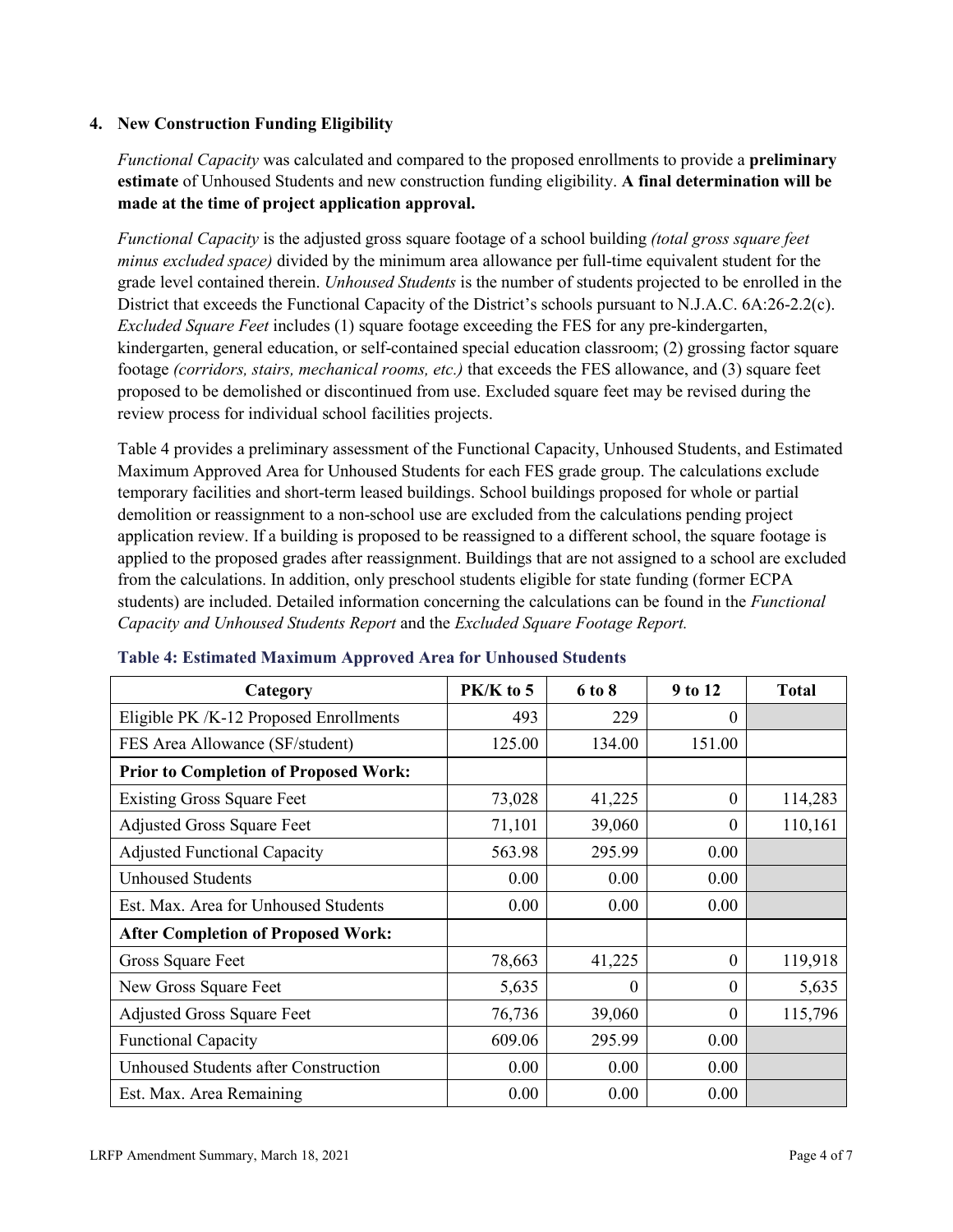Facilities used for non-instructional or non-educational purposes are ineligible for State support under the Act. However, projects for such facilities shall be reviewed by the Department to determine whether they are consistent with the District's LRFP and whether the facility, if it is to house students (full or part time) conforms to educational adequacy requirements. These projects shall conform to all applicable statutes and regulations.

Estimated costs represented in the LRFP by the District are for capital planning purposes only. The estimates are not intended to represent preliminary eligible costs or final eligible costs of approved school facilities projects.

Considerations:

- The District does not have approved projects pending completion, as noted in Section 1, that impact the Functional Capacity calculations.
- **The Functional Capacity calculations** *exclude* square feet proposed for demolition or discontinuation for the following FES grade groups and school buildings pending a feasibility study and project review: n/a.
- Based on the preliminary assessment, the District has Unhoused Students prior to the completion of proposed work for the following FES grade groups: n/a.
- New construction is proposed for the following FES grade groups: PK/K-5.
- Proposed new construction exceeds the estimated maximum area allowance for Unhoused Students prior to the completion of the proposed work for the following grade groups: PK/K-5.
- The District, based on the preliminary LRFP assessment, will not have Unhoused Students after completion of the proposed LRFP work. If the District is projected to have Unhoused Students, adequate justification has been provided to confirm educational adequacy in accordance with Section 6 of this determination.

# Findings:

Functional Capacity and Unhoused Students calculated in the LRFP are preliminary estimates. Preliminary Eligible Costs (PEC) and Final Eligible Costs (FEC) will be included in the review process for specific school facilities projects. A feasibility study undertaken by the District is required if building demolition or replacement is proposed per N.J.A.C. 6A:26-2.3(b)(10).

# **5. Proposed Work**

The District assessed program space, capacity, and physical plant deficiencies to determine corrective actions. Capital maintenance, or *"system actions,"* address physical plant deficiencies due to operational, building code, and /or life cycle issues. Inventory changes, or *"inventory actions,*" add, alter, or eliminate sites, site amenities, buildings, and/or rooms.

The Act (N.J.S.A. 18A:7G-7b) provides that all school facilities shall be deemed suitable for rehabilitation unless a pre-construction evaluation undertaken by the District demonstrates to the satisfaction of the Commissioner that the structure might pose a risk to the safety of the occupants even after rehabilitation or that rehabilitation is not cost-effective. Pursuant to N.J.A.C. 6A:26-2.3(b)(10), the Commissioner may identify school facilities for which new construction is proposed in lieu of rehabilitation for which it appears from the information presented that new construction is justified, provided, however, that for such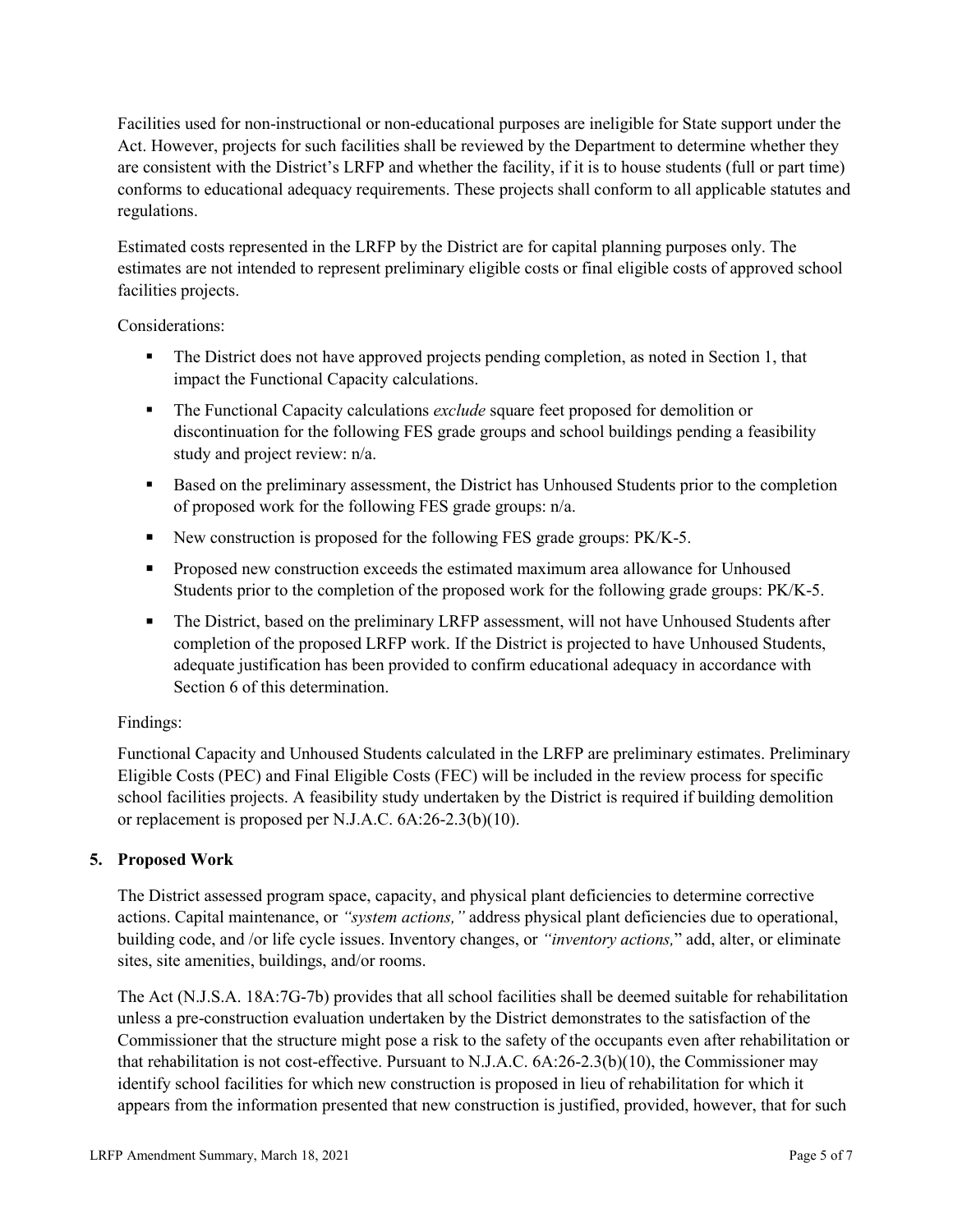school facilities so identified, the District must submit a feasibility study as part of the application for the specific school facilities project. The cost of each proposed building replacement is compared to the cost of additions or rehabilitation required to eliminate health and safety deficiencies and to achieve the District's programmatic model.

Table 5 lists the scope of work proposed for each school based on the building(s) serving their student population. Proposed inventory changes are described in the LRFP website reports titled *"School Asset Inventory Report and "Proposed Room Inventory Report."* Information concerning proposed systems work, or capital maintenance can be found in the "LRFP Systems Action Summary Report."

With the completion of the proposed work, the following schools are proposed to be eliminated:  $n/a$ ; the following schools are proposed to be added: n/a.

| <b>Proposed Scope of Work</b>                                                                  | <b>Applicable Schools</b>                          |
|------------------------------------------------------------------------------------------------|----------------------------------------------------|
| <b>Renovation only</b> (no new construction)                                                   |                                                    |
| System actions only (no inventory actions)                                                     | Demarest Middle (040); Luther Lee Emerson<br>(050) |
| Existing inventory actions only (no systems actions)                                           | n/a                                                |
| Systems and inventory changes                                                                  | n/a                                                |
| <b>New construction</b>                                                                        |                                                    |
| Building addition only (no systems actions)                                                    | n/a                                                |
| Renovation and building addition (system, existing<br>inventory, and new construction actions) | County Road School (030)                           |
| New building on existing site                                                                  | n/a                                                |
| New building on new or expanded site                                                           | n/a                                                |
| Site and building disposal (in addition to above scopes)                                       |                                                    |
| Partial building demolition                                                                    | n/a                                                |
| Whole building demolition                                                                      | n/a                                                |
| Site and building disposal or discontinuation of use                                           | n/a                                                |

#### **Table 5: School Building Scope of Work**

Findings:

The Department has determined that the proposed work is adequate for approval of the District's LRFP amendment. However, Department approval of proposed work in the LRFP does not imply the District may proceed with a school facilities project. The District must submit individual project applications with cost estimates for Department project approval. Both school facilities project approval and other capital project review require consistency with the District's approved LRFP.

#### **6. Proposed Room Inventories and the Facilities Efficiency Standards**

The District's proposed school buildings were evaluated to assess general educational adequacy in terms of compliance with the FES area allowance pursuant to N.J.A.C. 6A:26-2.2 and 2.3.